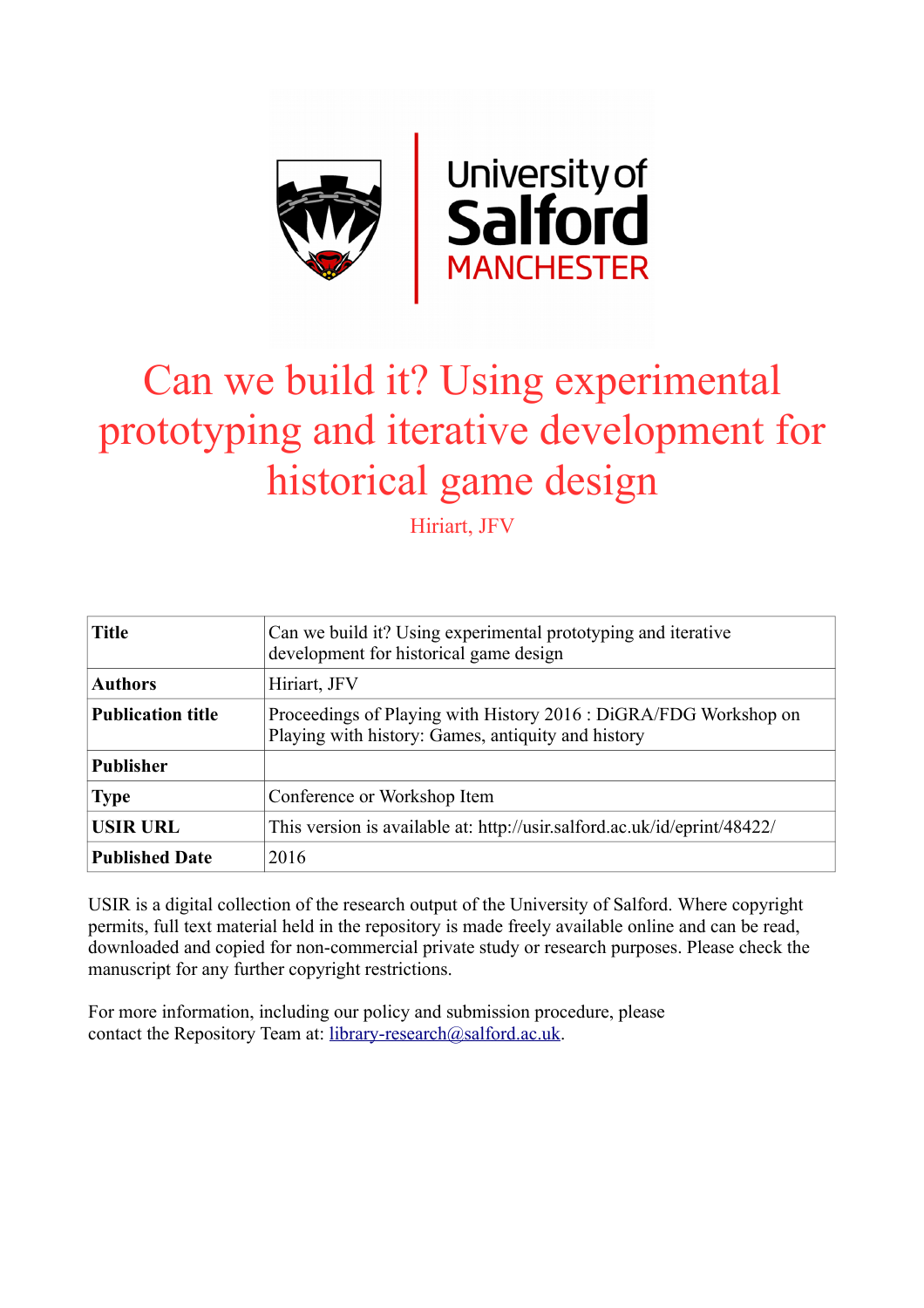# **Can we build it?: Using Experimental Prototyping and Iterative Development for Historical Game Design**

# **Juan Hiriart**

School of Arts and Media University of Salford MediaCityUK, Salford M50 2HE, United Kingdom +44 (0) 161 295 4879 [j.f.v.hiriart@salford.ac.uk](mailto:j.f.v.hiriart@salford.ac.uk?subject=)

#### **ABSTRACT**

The experimental development of game prototypes has been gaining attention in academic circles as a valid research method to understand this medium and its potential for historical representation and learning. In spite that in recent years advances in game development technology have considerably lowered the technical skills and economic resources necessary to produce games, still most of the research done in this field concentrates in analysing existent games titles with a varied degree of historical focus. This study follows an action-research methodology, relying on the experimental development and critical analysis of a series of game prototypes designed to test the validity of design hypothesis for historical game-based learning environments. Although still in process, the project has permitted to draw interesting connections between historical epistemologies, educational theory, and game design, which could lead to general principles for the generation of better game-mediated historical experiences.

#### **Keywords**

video-games, game-based learning, genre, serious games, digital history

#### **INTRODUCTION**

So far, a considerable part of the efforts made in understanding the design of historical video games have been driven by the study of existent games and game genres, analysing their individual potential and problems for historical representation. William Uricchio (2005), for example, taking commercial game titles as references, defines two historical game genres with separate epistemological goals. The first one, "Event games", centre in the simulation of particular events, attempting to "maximise historical accuracy, allowing the setting, conditions, and period details to constrain and shape gameplay" (p. 328). As iconic examples of these type of games, Uricchio presents wargames, a particular genre that tends to show a high degree of fidelity in the simulation of historical conflicts. The second type, defined as "Process-oriented games", are built around a more abstract replication of historical processes, allowing players to engage speculatively with the past, focusing on "particular visions of longterm historical development" (p. 328). As an example of this type of historical engagement, this author cites the popular franchise *Civilization*, a strategy game series in which players can build and expand their nations with a high degree of freedom.

**Proceedings of Playing with History 2016**

**DiGRA/FDG Workshop on Playing with history: Games, antiquity and history**

© 2016 Authors. Personal and educational classroom use of this paper is allowed, commercial use requires specific permission from the author.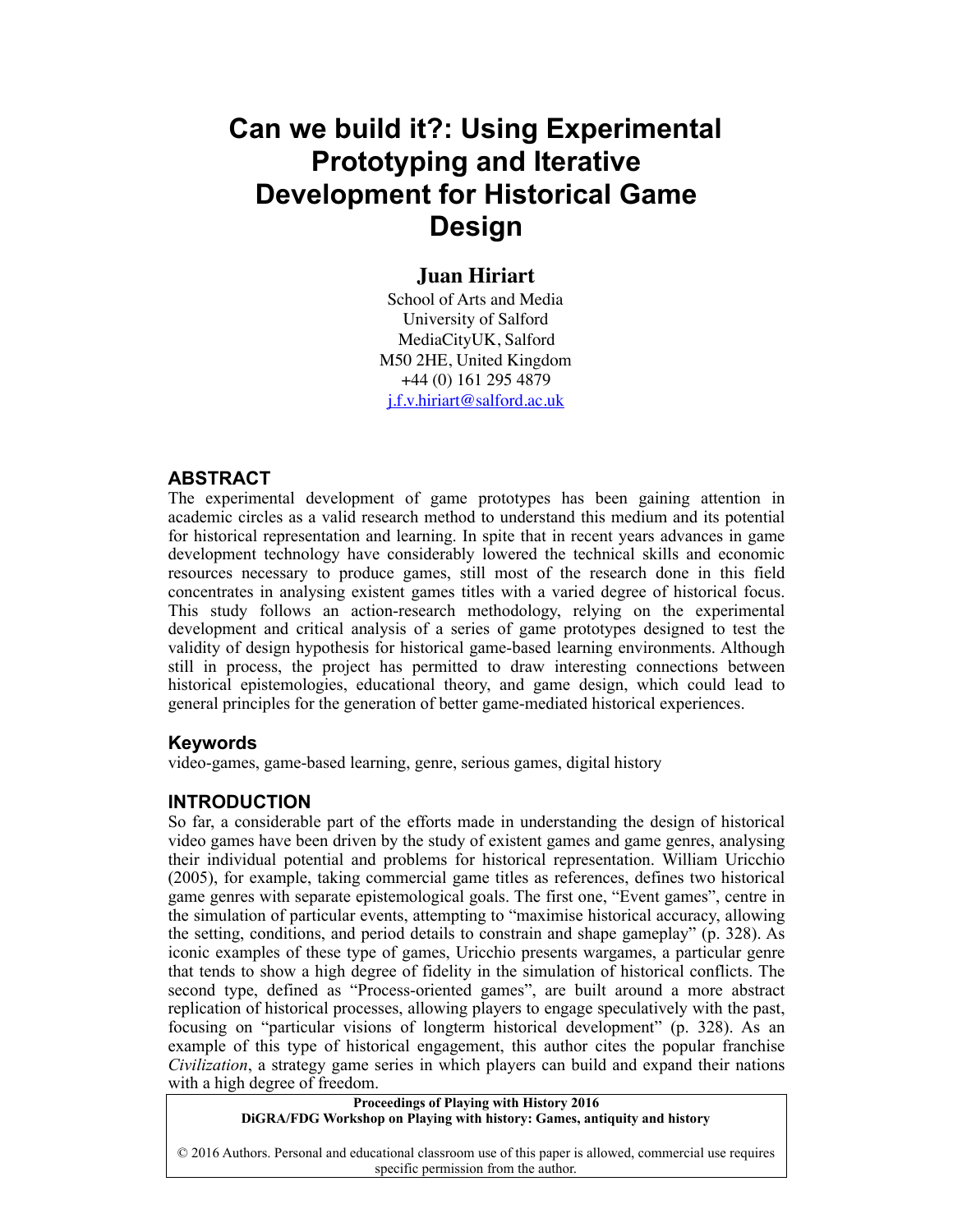Focusing on the design of historical games for education, Kevin Kee (2008) makes the exercise of mirroring a set of historical pedagogies defined by Peter Seixas (2000), with specific game genres. In this scheme, the first of Seixa's pedagogical orientation, "Collective Memory", with a focus in factual fidelity, is coupled with the action game genre, in which players assume the role of a determined historical figure trying to achieve goals designed to match actual past events. The second of Seixa's orientation, "Disciplinary History", focused on driving students to think and work as professional historians, is mirrored with strategy game mechanics, allowing players to explore alternative historical paths. Finally, "Postmodern History", the last orientation proposed by Seixas, is matched with sandbox games, a genre in which players can creatively modify the game world, setting their own goals and sharing their experiences with extended communities of practice.

Champion (2008, 2015) presents a different classification of games with a potential for historical or cultural understanding. Compared to the previous authors, Champion selection of game genres is more extensive, comprising a number 11 types. His final list included: "Tourist games", "Puzzle games", "Resource management games", "Historical battle games", "Historical combat games", "Historical shooter games", "Role-playing games", "Control-games", "Social-mashup games", and "Games that allow classroom role-playing of history through in-game camera capture". This author recognises that his classification is not extensive nor definitive, but nevertheless a valid exercise to further the understanding of the connections between game mechanics and historical learning.

Although the definition of historical game genres proposed by these authors offers interesting insights, I think that seriously limits the analysis of what games can do as a historical medium and excessively constraints the design space of historical games. The problem derives from the rigid mapping that all of these authors do, between historical epistemologies and a set of game genres largely defined by the game industry, an ontology simply too volatile to be used productively in any theoretical analysis. Also, the rigid schemes that result from these exercises fail to acknowledge the malleability of the medium, still capable of expanding the number of game forms that result from innovative gameplay design. Further, all the visited schemes seem to consider games reductively as only one primary form of gameplay, overlooking the fact that many games present a combination of gameplay structures, making difficult to associate them with only one particular genre. Finally, none of the authors seem to acknowledge the variety of roles and identities that players assume while interacting with games, and the multiple ways in which they regularly switch between them (Salen and Zimmerman 2004).

### **BUILDING HISTORICAL GAMES TO UNDERSTAND THEM**

One of the most important challenges in any design process is to overcome the everpresent tendency to replicate existent referents, missing along the way valuable opportunities to push forward the boundaries of what is possible to attain. While designing or envisioning new forms of historical gameplay, the excessive focus on existent genres completely prevents designers to explore aspects for which specific designs have not yet been produced. In spite of the myriad of games that have been released, we can argue that still many parts of the problem lie in "terra incognita", as grey areas waiting to be explored. The limitations of focusing the scope of the study only to existent games or game categories is acknowledged by game researchers Mateas and Stern (2005), who propose an alternative research methodology, complementary to the study of existent games, driven by the development of experimental game prototypes as a mean to research new design problems and context of use. In their words: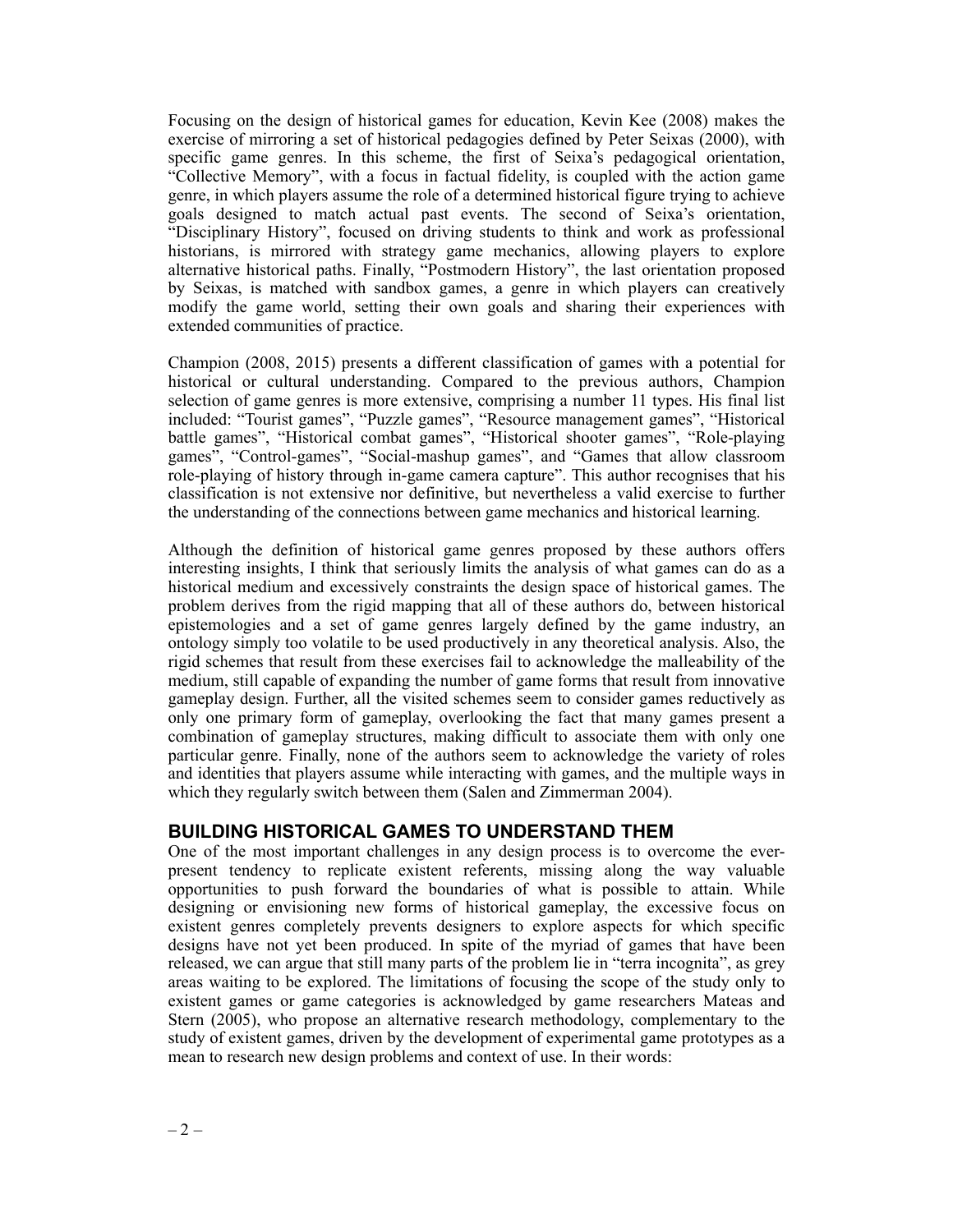Building games that explore new regions of design space helps uncover game forms that commercial developers have not yet ventured into, and allows us to directly experiment with some of the most vexing questions in game studies, helping the field avoid making taxonomic and prescriptive errors (Mateas and Stern 2005, p.2).

In spite of the amount of commercially published games that in one way or another deal with historical subjects, and the relatively small number of games produced in academic circles for research purposes, still the study of games as a historical medium remains largely as an unexplored design space. Although some researchers have raised interesting points from the examination of existent games, still many important aspects remain unclear. To further the understanding of these grey areas, it is necessary to go beyond the study of existent products, experimenting with new design hypothesis, and testing the validity of provisional theories and models of historical game-based learning. Consequently, I have chosen to study the problem of designing historical games by developing, testing, and critically assessing a collection of game prototypes, framed within an action-research process.

The prototypes are constructed to test initial ideas and to devise provisional models of game-based historical learning. Concerning the games' historical background, I decided to situate them in the early medieval period of Anglo-Saxon England, a turbulent period in British history in which this land, on the fringe of being colonised by Danish invaders, became a single unified state, with an identity that last to this day. This particular period forms part of the national school curriculum for key stage 2; covering years 3 to 6 in schools in England and Wales. This choice greatly facilitates the implementation of the project in a formal school setting, a key part of the next phase of my research plan.

From a general perspective, the game prototypes were constructed to articulate layers of representation, simulation, narrative and play around the chosen historical period. From a representational viewpoint, the games had to allow players to visit the Anglo-Saxon world, granting the exploration of representative buildings, the meaningful interaction with believable characters, and the manipulation of objects and tools of cultural significance. Integrated simulations had to communicate "how things worked" at the time. Non-player agents had to exhibit believable behaviours, expressing social and cultural patterns of interaction with other agents and the environment, reflecting the meanings associated with the struggle of surviving in the harsh living conditions of the medieval time. Narrative layers had to convey factual information about the historical time while also letting players participate in the construction of a non-linear storyline. Finally, and perhaps most importantly, the game needed to work as a game. It needed to be engaging and fun, setting into motion all the mechanisms that make games intrinsically motivating.

Ultimately, the primary goal of this process consists in the definition of a set of design hypothesis grounded on provisional theories of historical game-based learning. Design hypothesis in this context is defined as the set of ideas or concepts that are possible to translate into a testable form. In this sense, the process follows a deductive rationale: every new system or feature introduced to the prototype constitute a small-scale experiment, susceptible to be validated through play-testing methods. According to Squair (2012), a design hypothesis must comply with four defining criteria: (1) Identify the designs provenance, e.g the theory, practice or standards from it is derived; (2) Provide a concise description of the design; (3) State what the design must achieve in a verifiable fashion; and, (4) Identify critical assumptions that support the hypothesis. As the project moves forward, we not just advance into the development and production of a concrete product, but also gain a better understanding of the theoretical issues involved in its design.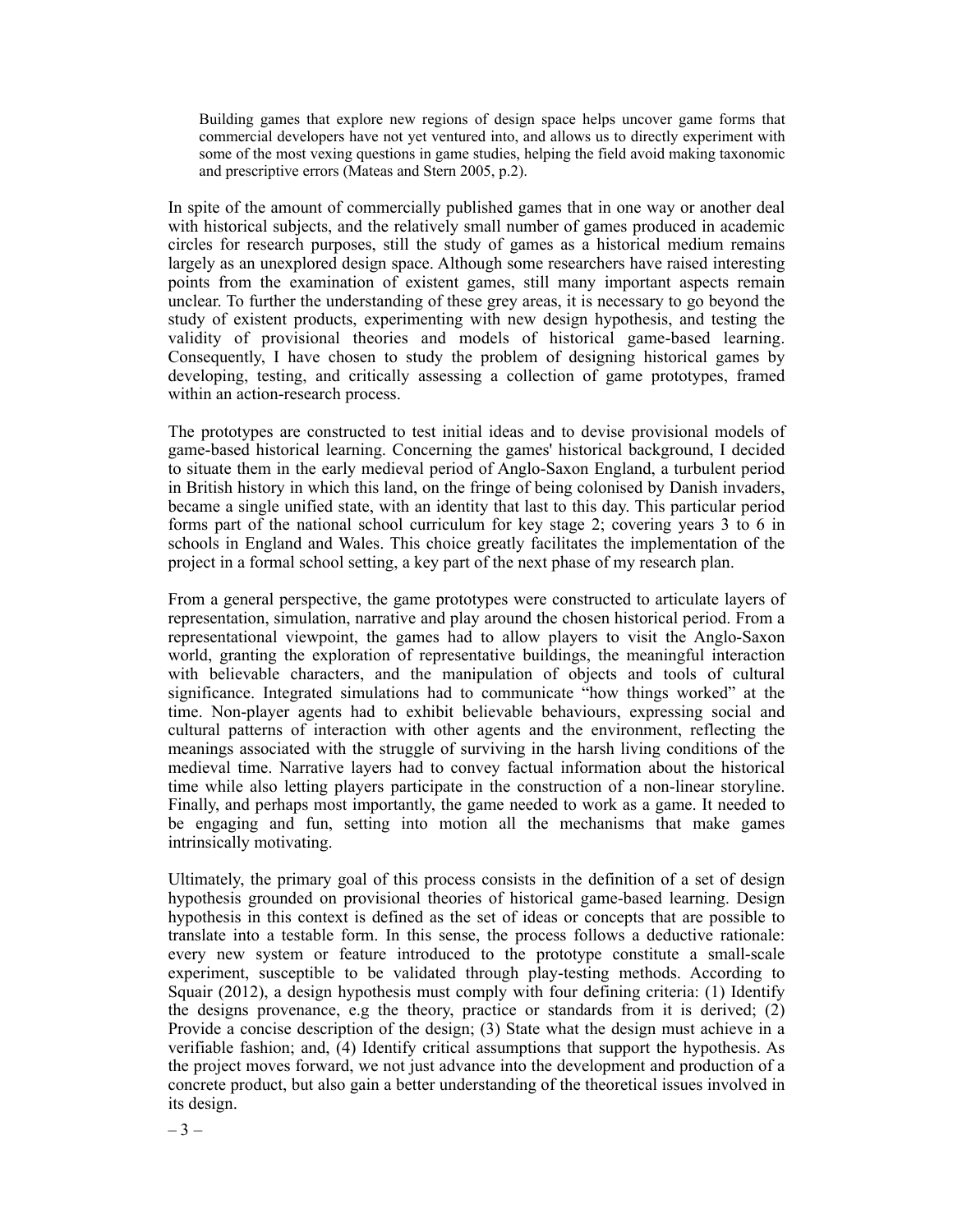### **DESIGN HYPOTHESIS**

At its current stage of development, the production of the final game prototype is driven by four development paths. The first line of work explores the ways in which game design can help players to establish meaningful links between environment and culture. The second line of work examines the design and implementation of narrative components, and the roles they can play in furthering the understanding of cultural traits. A third line of development concentrates on the perception of space, distance and scale in games and the ways in which it can be used to further the understanding of micro and macro-historical processes. Finally, the last line of development explores the social dynamics established by adding multiplayer functionality to the game, expanding the boundaries of the game world with other forms of creative reenactment and interaction between participants

# **Environmental determinism**

In its current version, the historical game prototype borrows mechanics from adventure and survival games to create a base gameplay layer. These mechanics open multiple opportunities to explore causal relationships between environmental components and player actions, motivated by the ultimate goal of self-preservation in the harsh conditions of the medieval time. To implement this layer, the 9th-century English environment needed to be modelled with an adequate degree of fidelity, simulating the past world as an entity in constant change, that requires to be understood in order to survive.



**Figure 1:** The player's avatar cooking inside his hut, from a third person perspective.

In many ways, this type of environment and gameplay closely follows the ideas of historical change proposed by Jarred Diamond in his Pulitzer-winning "Guns, Germs and Steel" (1998) and "Collapse" (2005). As Bogost (2010), explains, by de-emphasising the role or events and individual achievement and concentrating history into the procedural aspects of historical change, Diamond presents "its own rhetoric about how history takes place - one in which geographic accidents generate historical events" (p. 254).

Within the prototype, the Anglo-Saxon world is implemented through nested simulations, an approach that has been used in physical war-games (Sabin 2012), but to my knowledge not yet sufficiently explored in digital historical games. Digital implementations of this pattern consist of a series of relatively independent, but interconnected simulations running historical processes at different scales. In more  $-4-$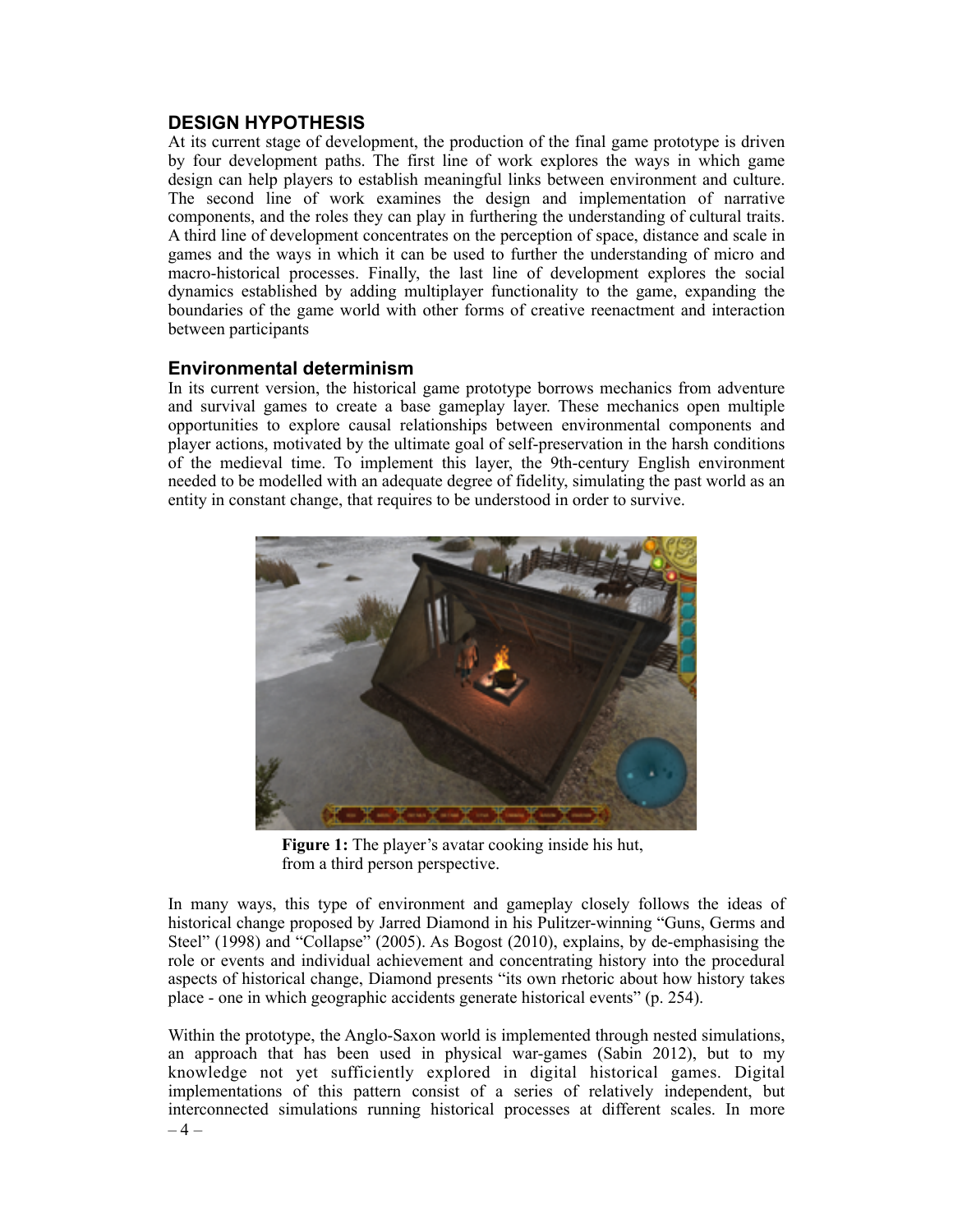concrete terms, a first simulation runs an immersive, navigable third-person interface, which allows the player to walk around and interact with non-player agents and other objects from the environment. The player experience focuses on surviving the harsh life conditions or early medieval England, something that can only be achieved by establishing a successful, self-sustainable village. To do this, the player needs to interact with the second level of simulation, which drives the point of perception to the perspective of the entire game world. This system is modelled in more abstract terms trough a hex grid, in which each hex represents a discrete patch of land and contains detailed information about the village's physical environment. Although separate, the interaction at both the immersive and village levels are necessary to achieve the game goals and any change in either the upper or lower simulation level have a measurable effect on the other.

By connecting different levels of perception and interaction, historical games can help players to build more complex representations of the past, driving them to reflect about the effects of their decisions at multiple levels. Moreover, games can be constructed to explore the role of non-rational human processing and their consequences as drivers of historical change. While reconstructing the past, historians and archaeologists alike, many times forget that humans are not entirely driven by logical mental processes. This "messiness" of culture is many times better represented when a human agent — the player — take control of things, imposing his/her views on how to do deal with the environment, exploring different techniques and methods to get things done, and contrasting his/her results with versions of the past more or less academically accepted. In this sense, the game becomes a platform for creative and experimental reenactment, a form of historical engagement that has gained considerable attention in the last years.

# **Distance and space**

The ability of the computer to generate three-dimensional environments, along with the unique capacity to navigate and change a point of perception in real-time have significant implications concerning historical representation. For a good extent, historical semantics in computer games are primarily represented and interfaced by the metaphor of the camera. For Aarseth, (2003) the perception of space can be used as a key meta-category to categorise games, as all of them utilise space and spatial representation in one way or another. Aarseth distinguishes between two broad categories: (1), Omni-present perspective, in which the player can examine and interact with the entire game arena; and (2), games based on visual perspective, in which the player sees the world using first person, third person, or isomorphic camera views.

Coincidentally, the same dualism in spatial representation can be seen in two opposed forms of academic historical writing. These two traditions, micro and macro-history, have evolved as different epistemologies, each one with its particular methods, and distinct ways of representing accounts, agents and objects from the past. The metaphor of the camera, and its effects in terms of distance, scale and detail, becomes apparent when we analyse each tradition separately.

Micro-histories study a particular period with a high level of detail, focusing on a single person, place, or event. The emphasis is on describing the personal experiences of everyday life, constructing thick narratives that also provide good standpoints to look into the broader social and cultural structures of a past community.

In the opposite side of the spectrum, macro-history studies the "histories of social systems, along separate trajectories, through space and time, in search of patterns, even laws of social change" (Inayatullah 1998). In contrast to the micro-historical approach,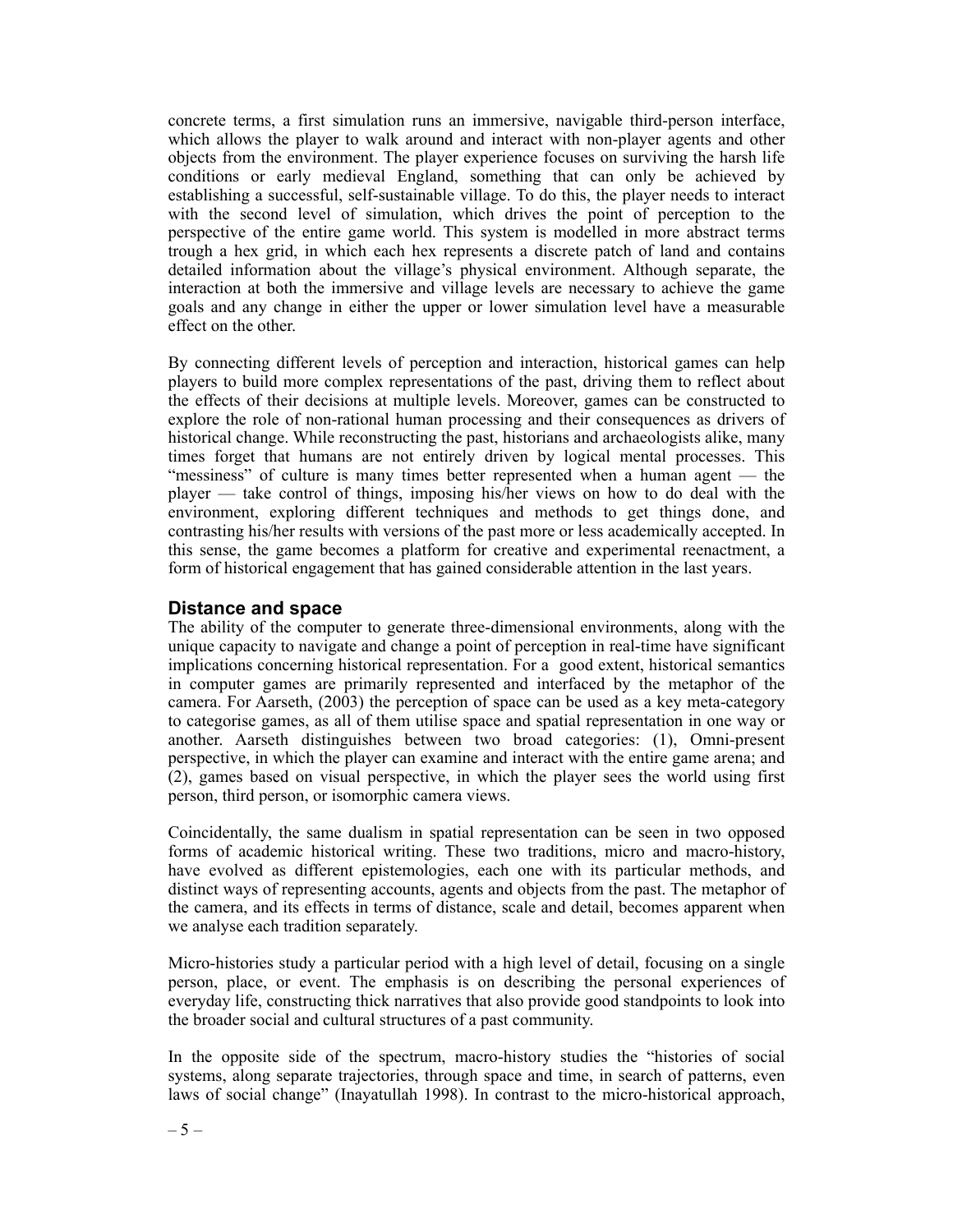the macro-historical emphasis is "less on language than on ideas of space, size and distance and their relationship to effects and historical interpretation" (Brewer 2010 p. 1). The definition of the distance from the object of study acquires bigger significance, as the project can include "many different larger scales up to and including the largest scale of all, those of cosmology" (Christian 2005, p. 23).

In the current version of the game prototype, the player assumes the role of a particular individual – a powerful *ealdorman* (nobleman), *ðegn* (land owner), *ceorl* (free man) or slave – looking to the world through his eyes, and experiencing their everyday life, problems, and limitations. As the camera moves further away from the character, the game allows the player to connect with a macro-historical perspective. At this level, the emphasis is less on personal narratives and more on ideas of space and geographical relationships between agents and environment.

The variations in point of perception, by moving the game camera from the character to the world and vice-versa, completely change the way in which the player appreciates the game world, both psychologically and aesthetically, and can be used to create meaningful links between micro and macro forms of historical understanding.

### **Narrative components**

In the Anglo-Saxon game, a set of parallel simulations generates a dynamic representation of the world, conveying the complex relationships and interdependency between the player avatar, agents, and environment. While these systems can potentially build a complex understanding of culture and environment, some social and cultural elements result tough to model by relying solely on simulations. To introduce these elements, I decided to add a secondary layer of interaction, implemented through textbased narrative components. These could be programmed to pop up randomly or be linked to specific player actions; text-based components are comparatively very inexpensive to build, and can potentially add considerable depth to the game. As examples, narrative systems can be introduced to provide contextual information, add background stories, raise conflicts, or generate dialogues with fictional or historical characters.

As an example, a possible application of text-based components is the simulation and player engagement with the cultural clashes and processes of identity shifting that characterised early medieval time in Britain, motivated by the arrival and coexistence of people from entirely different cultural origins.

Moreover, the game's narrative overlay can be an advantageous medium to make players aware of the sharp contrasts between our own cultural frames and the attitudes, customs and beliefs of people from the past. In this sense, a strategic implementation of such systems could contribute to breaking the well-documented tendency of regarding presentday cultural beliefs as fundamentally trans-historical.

### **Adding social dynamics**

Multiplayer mechanics were incorporated in the last version of the game. While this new layer significantly increased the technical complexity of the project, it was considered necessary to present a more complete re-enactment gaming experience. In its current version, players can interact with each other, chat, trade, and work collaboratively in order to achieve demanding tasks.

The research goal of this added layer of gameplay is to study the extent to which it is possible to replicate some of the social dynamics of an early medieval Anglo-saxon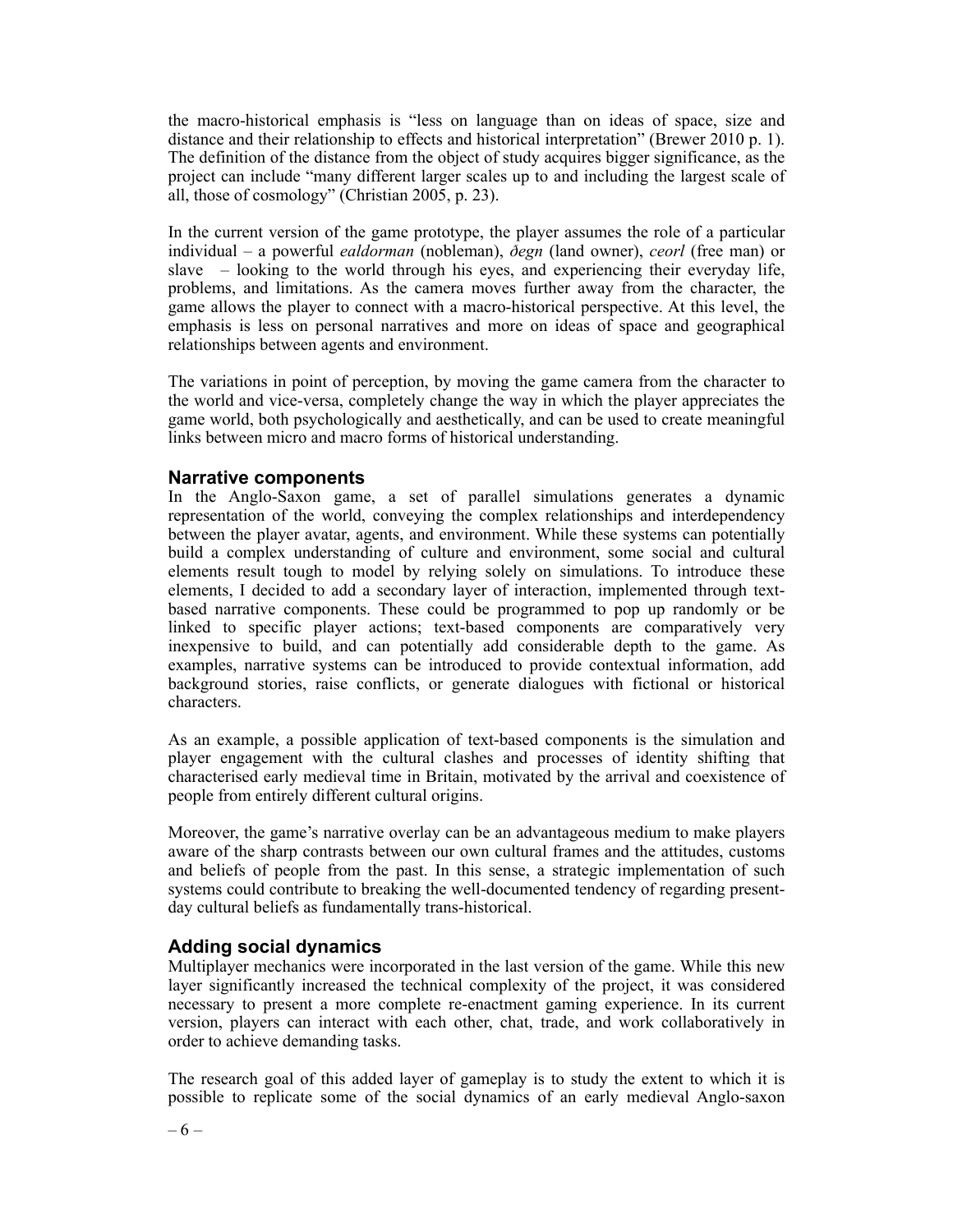community, using narrative and ludic components to help students understand the cultural conventions, social structures and power relationships of this historical period



**Figure 2:** Pilot testing of the multiplayer game prototype.

By engaging in social interactions regulated by rules of play, students can get a privileged standpoint to understand past communities, overcoming anachronistic modes of thinking about the past. This type of gameplay finds its inspiration on the theatrical techniques developed by Augusto Boal (2000), a form of interactive drama suggested by game researcher Gonzalo Frasca (2001) as a possible way to overcome the limitations that educational simulations, such as micro-worlds, present in humanistic fields such as history. In Boal's Theatre, spectators are encouraged to take an active role in the development of the drama, losing the critical distance that characterises Aristotelian drama techniques. By engaging audiences in this form of participatory simulation, the medium becomes a powerful mean to challenge previous ideological assumptions and naive forms of understanding about the world.

# **CONCLUSION**

The experimental development of historical game prototypes, which have followed a process of iterative refinement and validation with disciplinary experts, has contributed to establishing a productive dialogue between theory and praxis, leading to the development of provisional theories of historical game design, along with the visualisation of further areas to explore. In many ways, the adopted research process, action-research through creative practice, has granted access to aspects of the research problem that would most likely be remained unseen using more traditional research methods.

The design hypothesis briefly described in this paper are in the process of being implemented in a final game prototype, which will be tested in further stages in formal and informal educational settings. This final prototype integrates concepts from scientific simulations and a range of different game mechanics, which makes it distinctive, in terms of development process and final product, from commercial games commonly studied in historical game research. As the investigation progresses in new iterations of design, evaluation, and refinement, new ideas and hypothesis are expected to raise, along with a better theoretical understanding of the design problem.